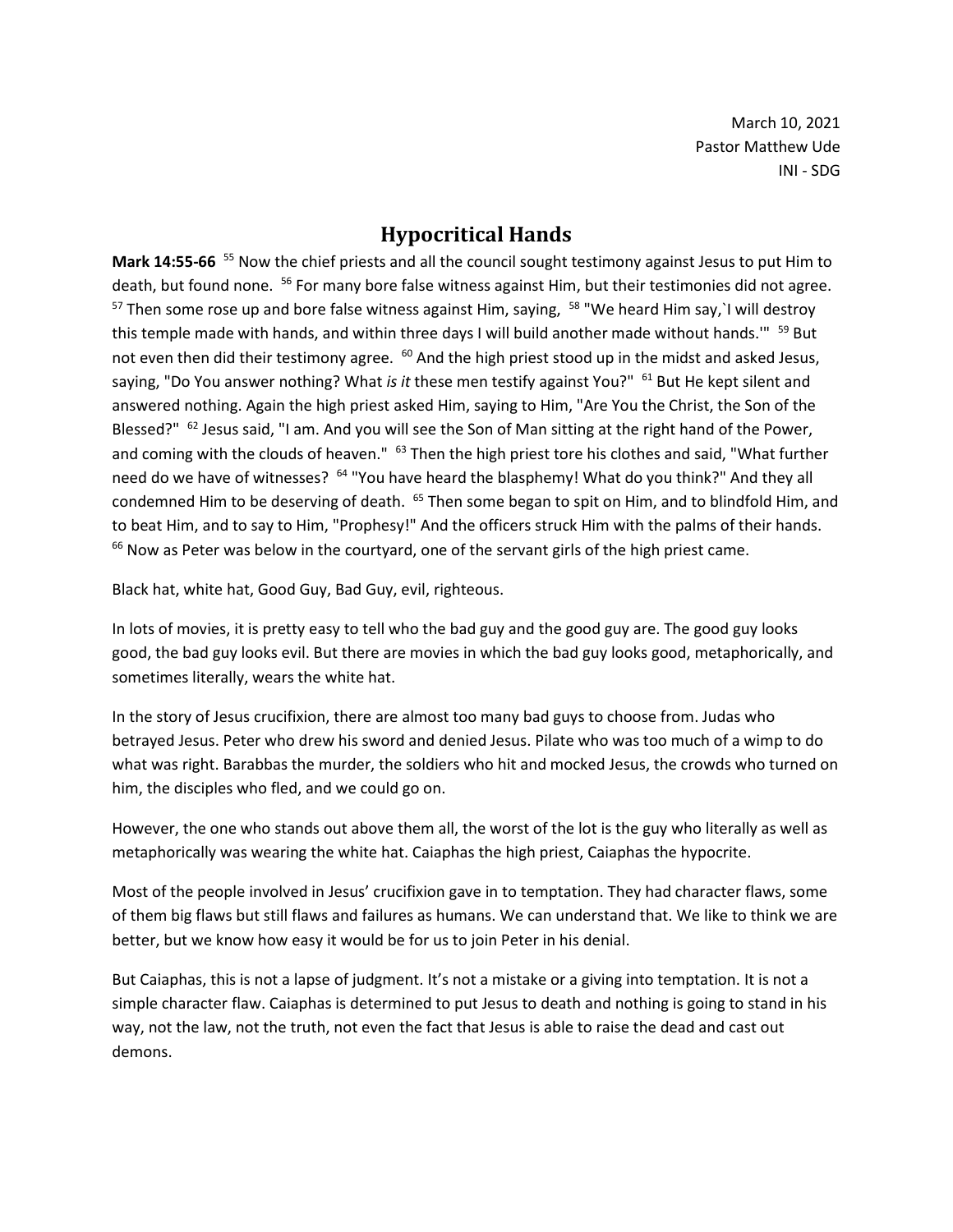Caiaphas calls the Sanhedrin together without the legal amount of time required. He calls them at night which was also against the law. He pays people to lie in court. He renders judgment at the same meeting also illegal.

Jesus himself seems to point to Caiaphas as the ultimate villain the one worthy of the most blame when he says to Pilate, "Therefore the one who delivered Me to you has the greater sin." **John 19:11 NKJ.** "The one who delivered me" is singular in the Greek as well as in the English. Jesus is pointing to a single individual. I am not sure who else he could be referring to other than Caiaphas.

Caiaphas' sin is all the greater because he was the high priest. He wore the white hat physically as well as metaphorically. He was supposed to be serving the people. He was supposed to be teaching them about the Messiah. He was supposed to be watching for the Messiah and preparing the people for his coming.

He should have been first in line to be baptized by John. He should have been sitting at Jesus feet and leading the people to Jesus. He was supposedly God's messenger to the people.

Caiaphas tears his clothes as though he is so upset at what Jesus just said, but in truth in could not have been happier. He had gotten exactly what he wanted. The tearing of the clothes was all an act.

In every way Caiaphas was outwardly the guy in the white hat but inwardly a seething putrid pile of sin and self deception. Caiaphas is not only the villain but also the biggest hypocrite.

The truth of who and what Caiaphas and the rest of the Sanhedrin had become is seen so clearly at the end of Jesus' trials.

Mark 14:65 NKJ <sup>65</sup> Then some began to spit on Him, and to blindfold Him, and to beat Him, and to say to Him, "Prophesy!" And the officers struck Him with the palms of their hands.

Their masks come off. The sinfulness of their hearts is clearly seen.

So how did it happen? How did the high priest, who knew God's word, who daily sacrificed for the sins of the people? How did he turn into this? It is easy and comforting to us to see Caiaphas as a twodimensional character. To look at him and see him as evil, and he did it because he was evil and that is all there is too it.

It's comforting because it lets us think that's him that isn't me. But it is not true.

I have no doubt that at one time Caiaphas just like any one of us. I have no doubt that at one time he tried his best to be the man in the white hat inwardly as well as outwardly. No doubt he tried to be a good high priest and to teach God's word faithfully.

So what lead him to this?